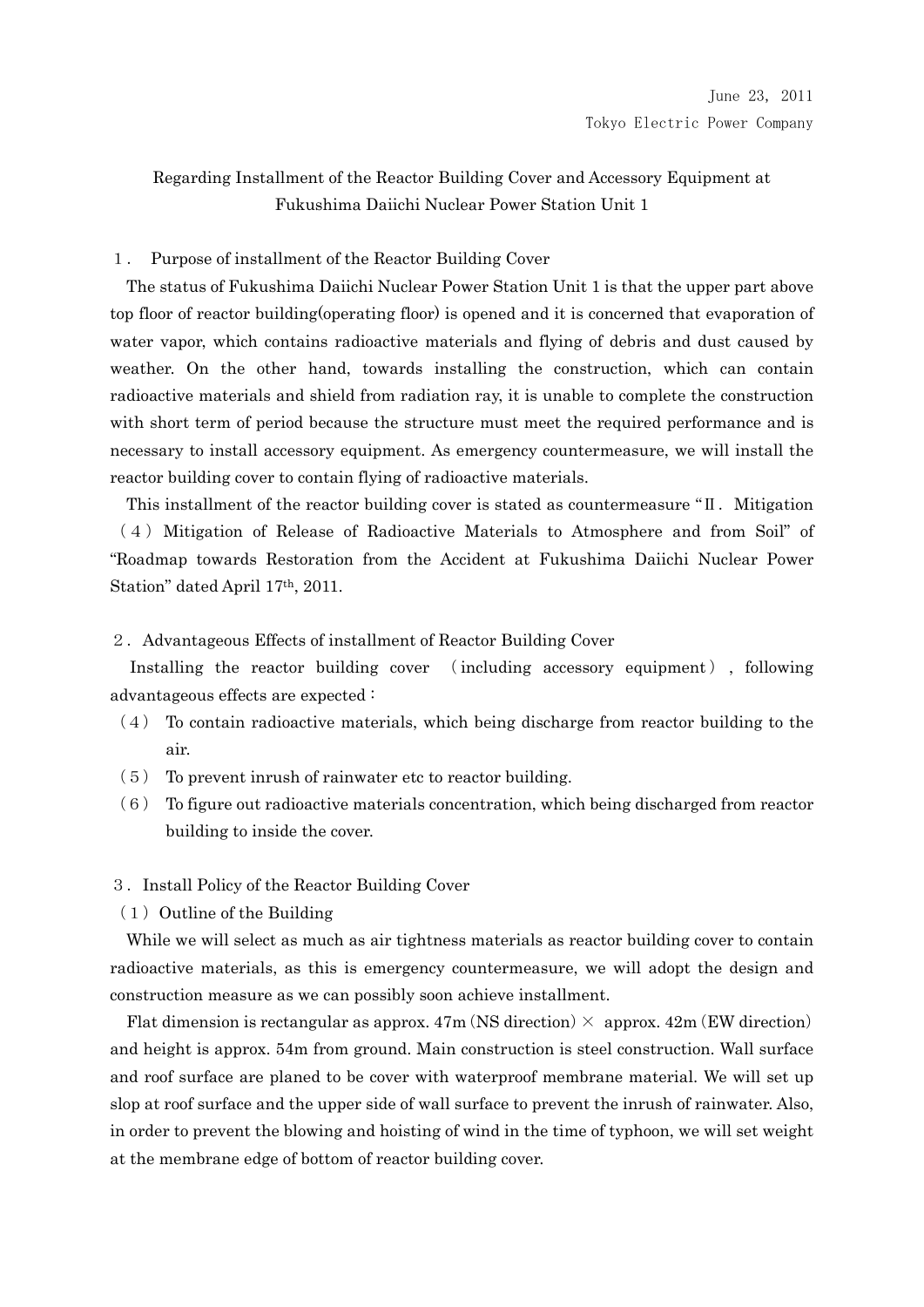

### $(2)$  Outline of the Construction

Reactor building cover is the cover to contain the flying of radioactive material to the outside of reactor building. Considering the effect to the reactor facilities, we will design the cover following with the Building Standard Act.

a.Design Load

External force condition when we analyze structural intensity and safety in the time of normal, snow, storm and earthquake are as follows:

①Snow Load;Depth of snow 30cm, Unit load 20N/m2/cm

②Wind Pressure;Standard velocity 25m/s

③Seismic Load;Horizontal seismic coefficient 0.2

Considering emergency counter measure as in-service period with regard to the calculation of wind pressure, we adopted lowering wind velocity in recurrence interval of 10 years. This wind velocity is above the average maximum wind velocity (17m/s) in 10 minutes, which is observed in the past 35 year at the area nearby.

Setting of earthquake load and snow load is complied with the Building Standard Act. Horizontal seismic coefficient of 0.2, which is used to set seismic load, is corresponding to C class of seismic force, which is established by Nuclear Power Station Seismic Design Technical Guide.

#### b.Intensity Review of Structure

We will use 3D machining frame model for composing load with regard to the analysis of stress. Semi-steel of column, joist and angle brace is collected as beam component and, roof part and membrane is considered of only weight as nonstructural element. Rigidity is not considered. Stress analysis is implemented for long-term normal load, short-term wind press and seismic force. As a profile review result of column and joist,we confirmed they will be below allowable stress intensity.

# c. Review of Groundwork

Since reactor building cover's groundwork is installed at the ground level or exsited building's(Control Building, Radiation Waste Treatment Facility) superior surface of roof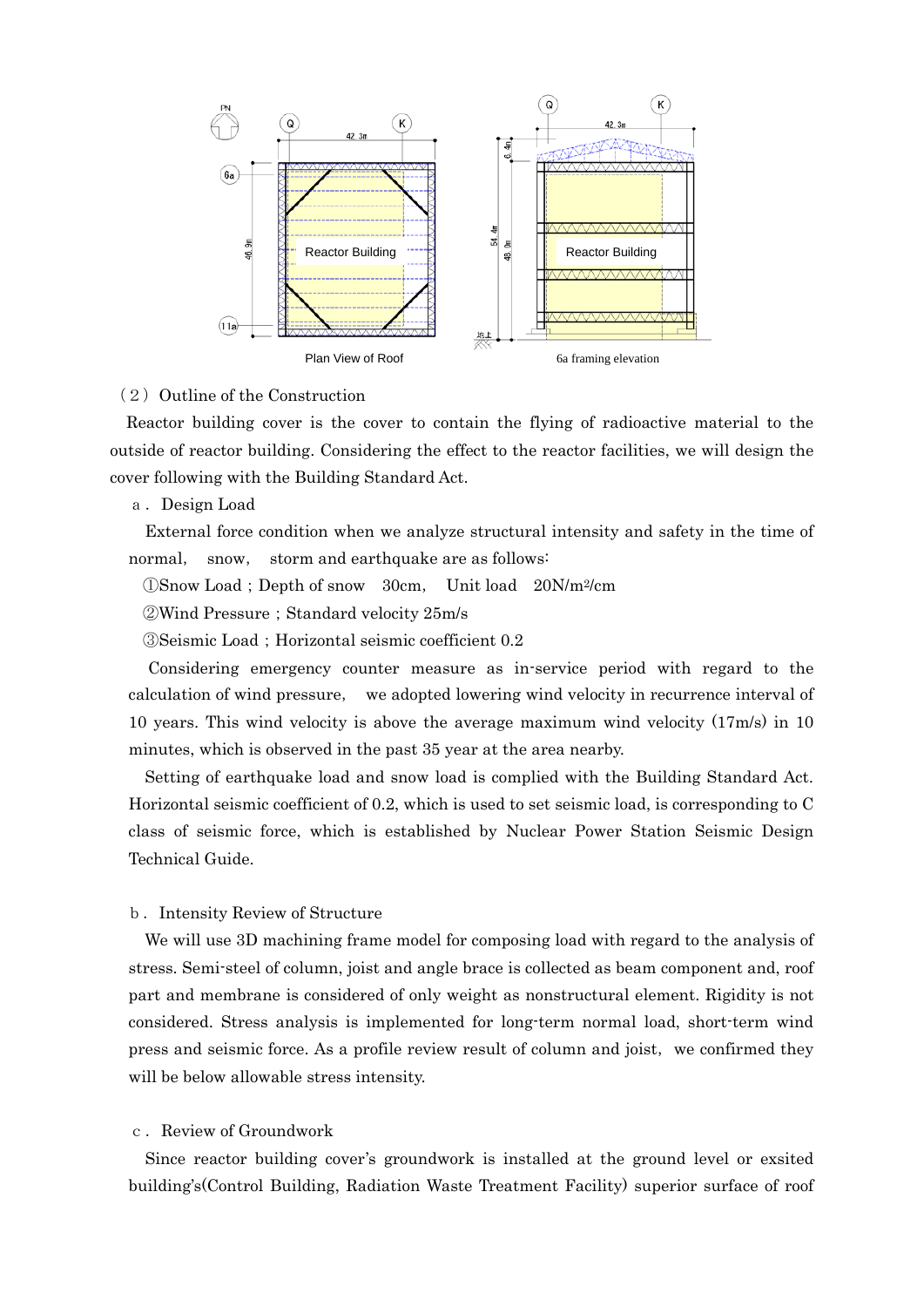slab, we review for the slip case, which horizontal load acted. Against shear force, which affect to the column base, we confirmed sufficient margin to slip friction.

Also, since south surface of column base is supported by the ground level, which is structured with cradle at superior surface of existed buildings' roof slab, we review for the existed building's punching shear and confirmed sufficient margin of bearing resistance of column.

#### d. Review of Membrane

Membrane materials for roof surface and wall surface are vinyl chloride resin coating polyester fiber fabric. Intensity review of membrane is implemented against wind pressure. Stress intensity to membrane due to wind pressure is below allowable stress and confirmed that there is sufficient margin to the standard velocity.

### (3)Accessory Equipment

In order to contain the discharge of radioactive materials from reactor building to the air, we will install the reactor building cover as well as exhaust duct (including filter). Vacuuming internal gas from the roof of reactor building cover and then, it will lead to the filter unit through the exhaust duct, which is installed outside the reactor building cover. Filter unit is composed of pre-filter, heating coil, high performance particle filter, charcoal filter for iodine, fan etc. Blow up exhaust duct will discharge the gas, which gas contain radioactive materials collected by each filter. We will install 6 sets of filter units as air volume is approx.  $10,000m^{3}/h$  (2 sets are for backup) and they will be operated at total of approx. 40,000m3/h air amount.

Water injection to the spent fuel pool is being conducted through the internal pipes of reactor building. We will install water injection nozzle(it can change the direction) at the roof of reactor building cover to inject water through the top of the spent fuel pool. We will connect them with pipes and horses to the feed-water system located outside the reactor building cover.

Also, we will set thermometers to measure the temperature inside of the reactor building cover and cameras to observe the status of water injection to the spent fuel pool. We will set the instruments to measure radioactive material inside the reactor building cover and concentration of radioactive material discharged to the air through blow up duct. We will also set the facility to measure hydrogen concentration inside the reactor building cover.

| Facility Name   | Composition • Location etc                                                                       |
|-----------------|--------------------------------------------------------------------------------------------------|
| Suction Opening | Location: North ceiling inside the cover                                                         |
| Filter Unit     | Location: Set 6 Units at the outside of west side of reactor<br>building (2 sets are for backup) |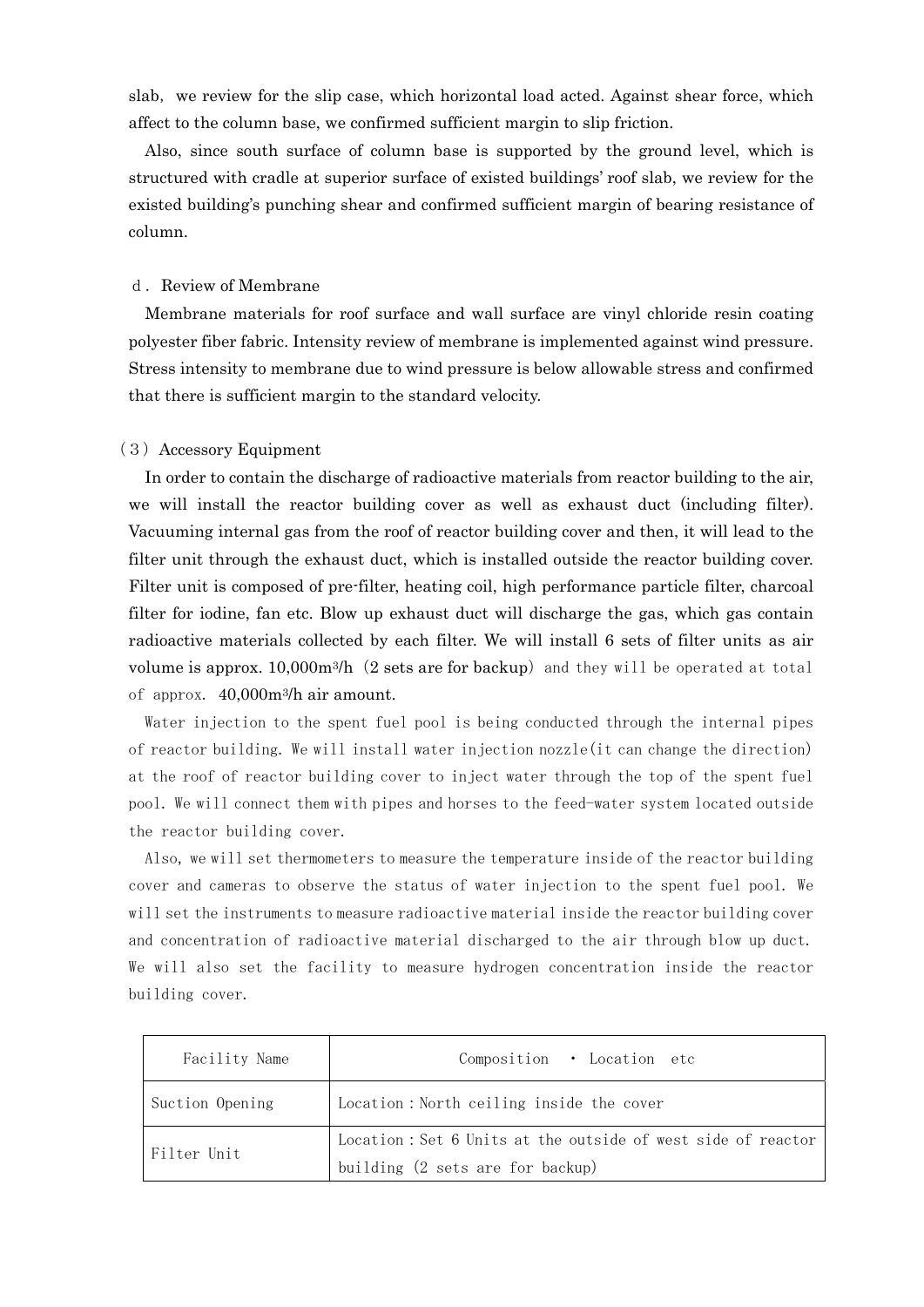|                                                                          | Composition: Pre-filter, charcoal filter for iodine (efficiency                                                                                                                                                                                                |  |  |  |  |  |  |  |  |
|--------------------------------------------------------------------------|----------------------------------------------------------------------------------------------------------------------------------------------------------------------------------------------------------------------------------------------------------------|--|--|--|--|--|--|--|--|
|                                                                          | $90\%$ ,                                                                                                                                                                                                                                                       |  |  |  |  |  |  |  |  |
|                                                                          | High performance particle filter (efficiency97%), Heating                                                                                                                                                                                                      |  |  |  |  |  |  |  |  |
|                                                                          | coil, Fan                                                                                                                                                                                                                                                      |  |  |  |  |  |  |  |  |
|                                                                          | Filter dose meter (set to the high performance particle                                                                                                                                                                                                        |  |  |  |  |  |  |  |  |
|                                                                          | filter),                                                                                                                                                                                                                                                       |  |  |  |  |  |  |  |  |
|                                                                          | Filter differential manometer (pre-filter, charcoal filter for                                                                                                                                                                                                 |  |  |  |  |  |  |  |  |
|                                                                          | iodine, set to the high performance particle filter)                                                                                                                                                                                                           |  |  |  |  |  |  |  |  |
| Exhaust Duce<br>(Blow<br>Exhaust<br>up<br>Duct)                          | Location: Set at the downstream of filter unit<br>(Diameter : approx. 1m, Height : approx. $4m$ )                                                                                                                                                              |  |  |  |  |  |  |  |  |
| Camera                                                                   | Location : 6 at the circumference of upper operating floor (3<br>are for backup)<br>Objective: View status of water injection to the pool and inside<br>the cover                                                                                              |  |  |  |  |  |  |  |  |
|                                                                          | Location : 2 at roof $(1 \text{ is for backup}),$                                                                                                                                                                                                              |  |  |  |  |  |  |  |  |
| Thermometer                                                              | 2 at the height of operating floor (1 is for backup)                                                                                                                                                                                                           |  |  |  |  |  |  |  |  |
| Instruments<br>for<br>measuring radioactive<br>material<br>concentration | Measuring object : Near the corner of operating floor (3<br>locations), near opening section of instruments hatch, upper<br>space of spent fuel pool, upper space inside the cover and<br>concentration of radioactive materials before discharging the<br>air |  |  |  |  |  |  |  |  |
|                                                                          | Measuring object : Hydrogen concentration inside the upper                                                                                                                                                                                                     |  |  |  |  |  |  |  |  |
| Hydrogen                                                                 | space of the cover                                                                                                                                                                                                                                             |  |  |  |  |  |  |  |  |
| concentration meter                                                      | :2 sets at the downstream of filter unit (1 set<br>Location                                                                                                                                                                                                    |  |  |  |  |  |  |  |  |
|                                                                          | is for backup)                                                                                                                                                                                                                                                 |  |  |  |  |  |  |  |  |

# (4) Others

# a. Consideration to tsunami

Tsunami will be dealt with by the coastal levee that will be constructed before the completion of the installment of the reactor building cover.

# b. Consideration to fire

The possibility of fire would be limited since there is no fire in the reactor building cover. However, in order to prevent the spread of fire to the reactor building in the case of fire we put vinyl-chloride-resin-coated polyester fabric onto the wall and roof panels, which has higher level of inflammability than "Level of Inflammability 2" described in JIS A 1322-1966"Inflammability Test of Thin Materials for Buildings". In the case of fire at the operating floor, water spray would be conducted by opening the cover roof or shutter.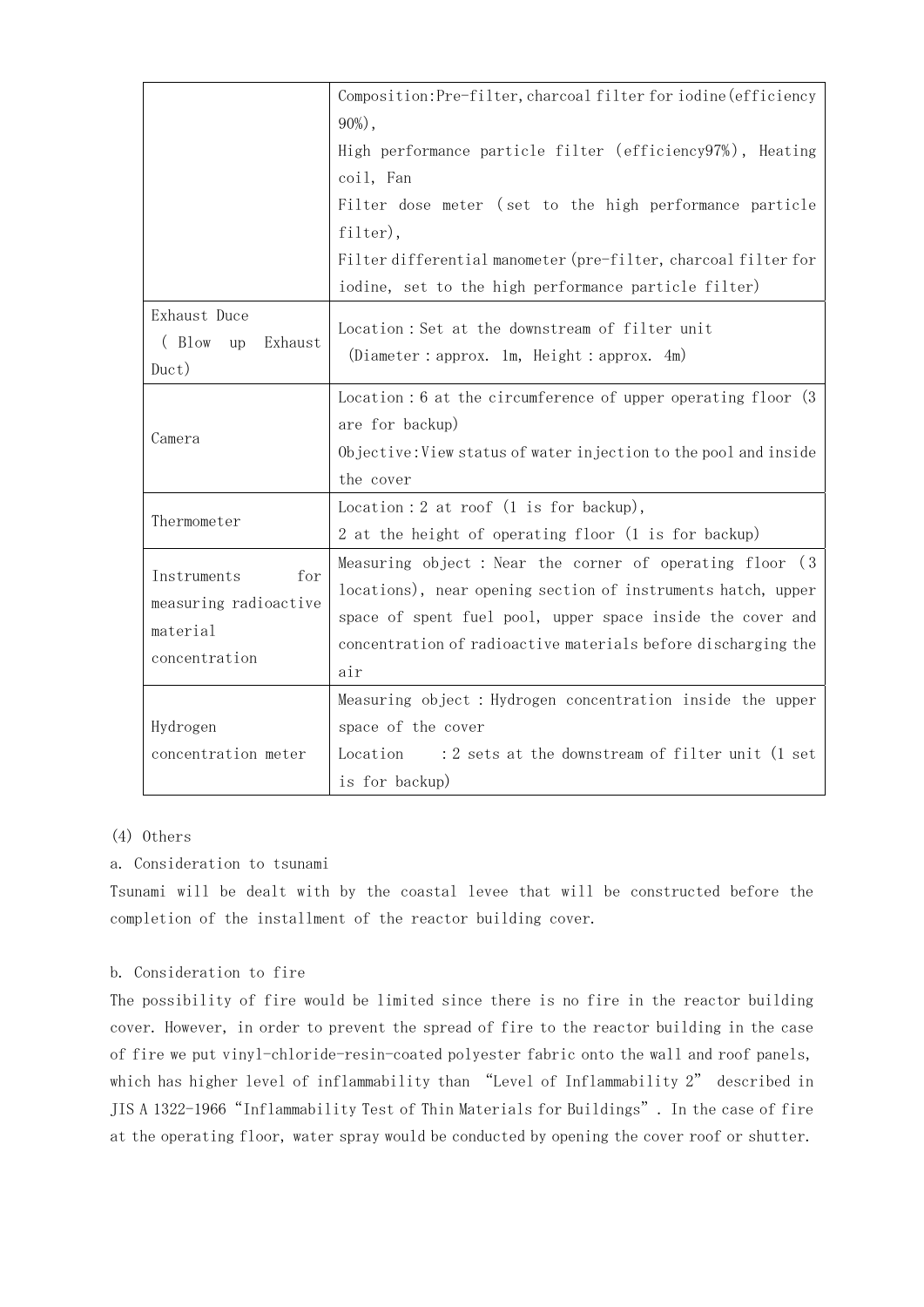#### c. Inhibition of the spread of radioactive substances

In order to inhibit the spread of radioactive substances in the case of the partial break or collapse of the reactor building cover we will spray inhibitor to the outside wall and the top floor of the reactor building (operating floor) beforehand.

#### d. Impact from hydrogen

While hydrogen will be generated through the radiolytic decomposition of water in the fuel of the reactor and the spent fuel pool, the possibility that the density of hydrogen in the cover increases is thought to be very low because the generated amount of hydrogen will be small enough compared with the air exhaust rate 40,000m3/h, it will be mixed with gas in the cover and the gas inlet of the exhausting facility is placed at the ceiling. In the case that the density of hydrogen reaches the flammable density limit, it will be released to the outside by opening the cover roof or shutter.

- 4. Risks stemmed from the installation of the reactor building cover
- (1) Risks stemmed from the installation
- In installing the reactor building cover the following risks are considered.
- a. The reactor building cover becomes damaged by external force (seismic force or wind pressure) over design load, which would spill over to the reactor building.
- b. The environment (temperature, humidity) in the reactor building becomes worse due to temperature or moisture in the reactor building cover.
- c. The schedules of the restoration work and the installation work get delayed due to the mutual interference.
- d. The plan of the following restoration works is influenced.

We will proceed with the installation of the reactor building cover, taking into account countermeasures against these risks as much as possible.

a. Spillover effect to the reactor building by the damage of the reactor building cover The rector building cover is designed and structured based on the Building Standards Act, considering the period of use as an emergency measure. However, we will examine the collapse mechanism in the case that external force over design load occurs and will confirm no spillover effect to the reactor building happens in that case.

As a result of gradually increasing load analysis, posts will not slide to collapse by wind pressure or seismic force before the collapse of the frame. Preparing for the increased amount of slide, we will install a stopper on the cover in order to prevent the deformation, making the concrete wall of the reactor building suspend the cover. This stopper is expected to prevent the slide of the cover and the collapse of the frame, and have no significant impact on the spread preventing ability of the radioactive substances. In this case, the reactor building will have the load of the cover. However, the weight of the rector building cover is small enough compared with the weight of the reactor building (total weight of the rector building cover/ weight at mass point of the reactor building (weight of the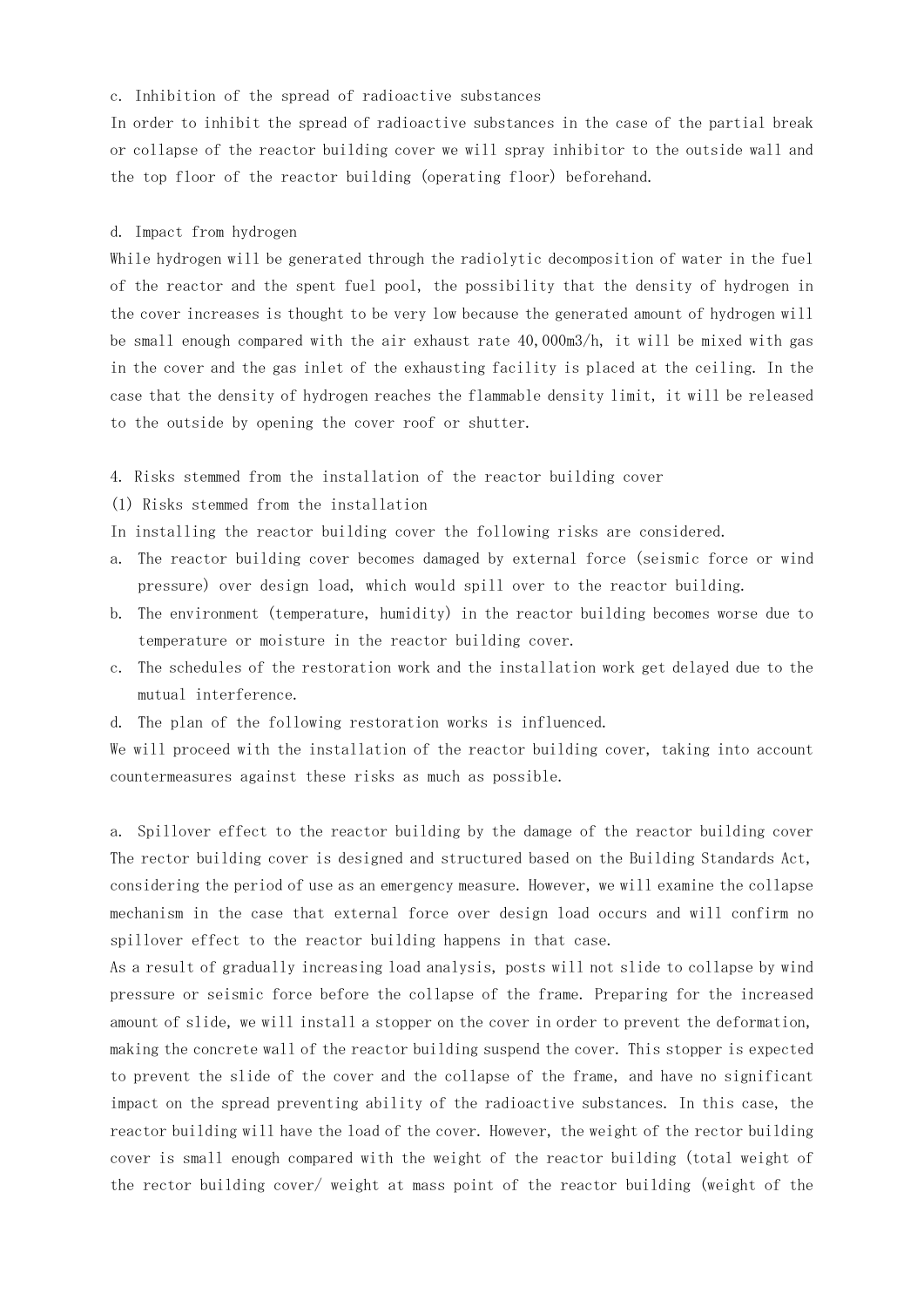foundation exclusive) = approx.  $4\%$ ), and the impact on the natural period that indicates vibration charasteristics is approx. 2%. On the other hand, the shear strain of the quake-resistant wall of the reactor building against Design Basis Ground Motion Ss-1 and Ss-2 is 0.12 $*10^{-3}$  at a maximum, which is low enough compared with the evaluation standard  $(4.0*10^{-3})$ .

Sliding resistance of the frame is about 1.8 times of the designed load and 3.0 times of the designed seismic force, which indicates enough safety against earthquakes or storms. As such, while the reactor building will have the load of the cover in the case that external force over design load (earthquakes, storms) occurs, it is considered that the spillover effect will be very small.

#### b. Impact on the environment in the reactor building

It is supposed that the temperature in the reactor building will increase due to the installation of the reactor building cover. On the other hand, the exhaust facility of the reactor building cover is supposed to intake outside air through the interstice of the cover. Hence, we will deal with this risk by installing spot air conditioners at each work place according to the season, if necessary.

The humidity inside of the cover will increase due to the evaporation from the spent fuel pool, but 40,000m3/h will be concurrently replaced with air from outside. Since the ventilation amount is larger that the evaporation amount from the pool, it is not supposed that the temperature inside of the reactor building will significantly increase.

#### c. Interference with other restoration works

We will proceed with the work plan by coordinating the process and the yard in order to avoid the situation that the installation work of the reactor building cover interferes with other restoration works for cooling the reactor and the spent fuel pool. Since water injection to the spent fuel pool has been conducted through the internal piping arrangement of the reactor building, the installation work of the cover and the water injection will not interfere with each other. However, in substitution for water injection by a concrete pumping vehicle as an alternative way of water injection we will install water injection pipes ad hoses to the reactor building cover and monitoring cameras inside of the cover so that we can confirm the situation of water injection by the injection nozzles and the situation of the operating floor.

#### d. Influence to the following restoration works

Considering the following restoration works such as the removal of spent fuel and the installation of radiation shielding containers, we will use iron frames for the posts and beams and membrane material for the walls and roof and will adopt demolishable structure based on the assumption that all or a part of the reactor building cover will be demolished. When we demolish all or a part of the reactor building cover, we will proceed with it by considering the impact on the surrounding environment.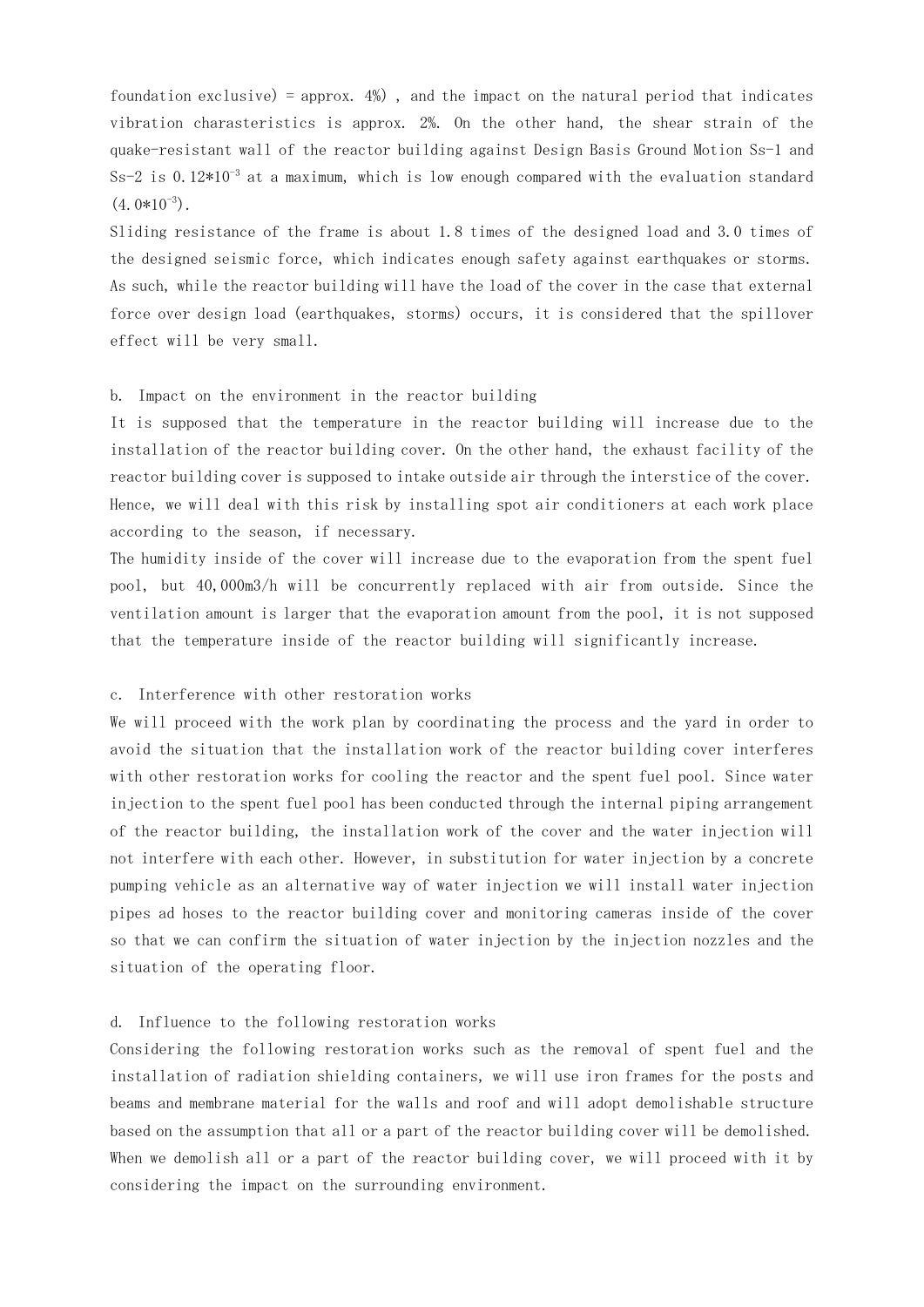### 5.Execution Scheme

The Reactor Building Cover made its member a large component unit with built-in joint member to reduce assembly. By employing this execution scheme, shortening of work period and reduction of radiation exposure is expected. At implementing execution scheme, security of workers and reduction of radiation exposure will be carefully examined.

### 6. Process Planning

- Preparation Work; Shallow draft quay preparation, Crawler crane road preparation
- Main Work; Reactor Building Cover Installment, Exhaust Draft Installment

|                  | 2011  |      |       |      |       |      |       |      |        |      |           |      |         |      |                 |      |                 |      |
|------------------|-------|------|-------|------|-------|------|-------|------|--------|------|-----------|------|---------|------|-----------------|------|-----------------|------|
|                  | April |      | May   |      | June  |      | July  |      | August |      | September |      | October |      | <b>November</b> |      | <b>December</b> |      |
|                  | early | late | early | late | early | late | early | late | early  | late | early     | late | early   | late | early           | late | early           | late |
| Preparation Work |       |      |       |      |       |      |       |      |        |      |           |      |         |      |                 |      |                 |      |
| Main Work        |       |      |       |      |       |      |       |      |        |      |           |      | ж1      |      |                 |      |                 |      |

\*1 In the case bad weather condition or high radiation was affected

# 7.Operation and Maintenance

### $(1)$  Operation

Start and stop operation of draft fan in the filter unit will be done from the site operation panel set beneath the filter unit and in the case of trip of draft fan due to some failure, spare fan will start automatically. System component for the site operation panel will be draft fan operation status (start and stop), alarm (draft fan failure, electrical heater (heating coil) failure, power source failure), inside cover temperature, hydrogen density and radiation density and for the Main Anti-earthquake Building (or in the previous administration building) will be alarm, remote camera, inside cover temperature, hydrogen density and radiation density.

Radioactive material is expected to be emitted inside the cover through the reactor pressure vessel, containment vessel and opening mouth of operating floor (equipment hatch) and transit to above the pool from the spent fuel pool water. Thus, sampling pipe will be placed in 3 places near the corner of operating floor (also placed near southeast corner in the future), one place neat the equipment hatch and one place above spent fuel pool that enable induction at each place. And radioactive density measuring pipe for upper space radiation and before discharge (after filtering) will be installed in the exhaust air duct. Each sampling pipe will be connected to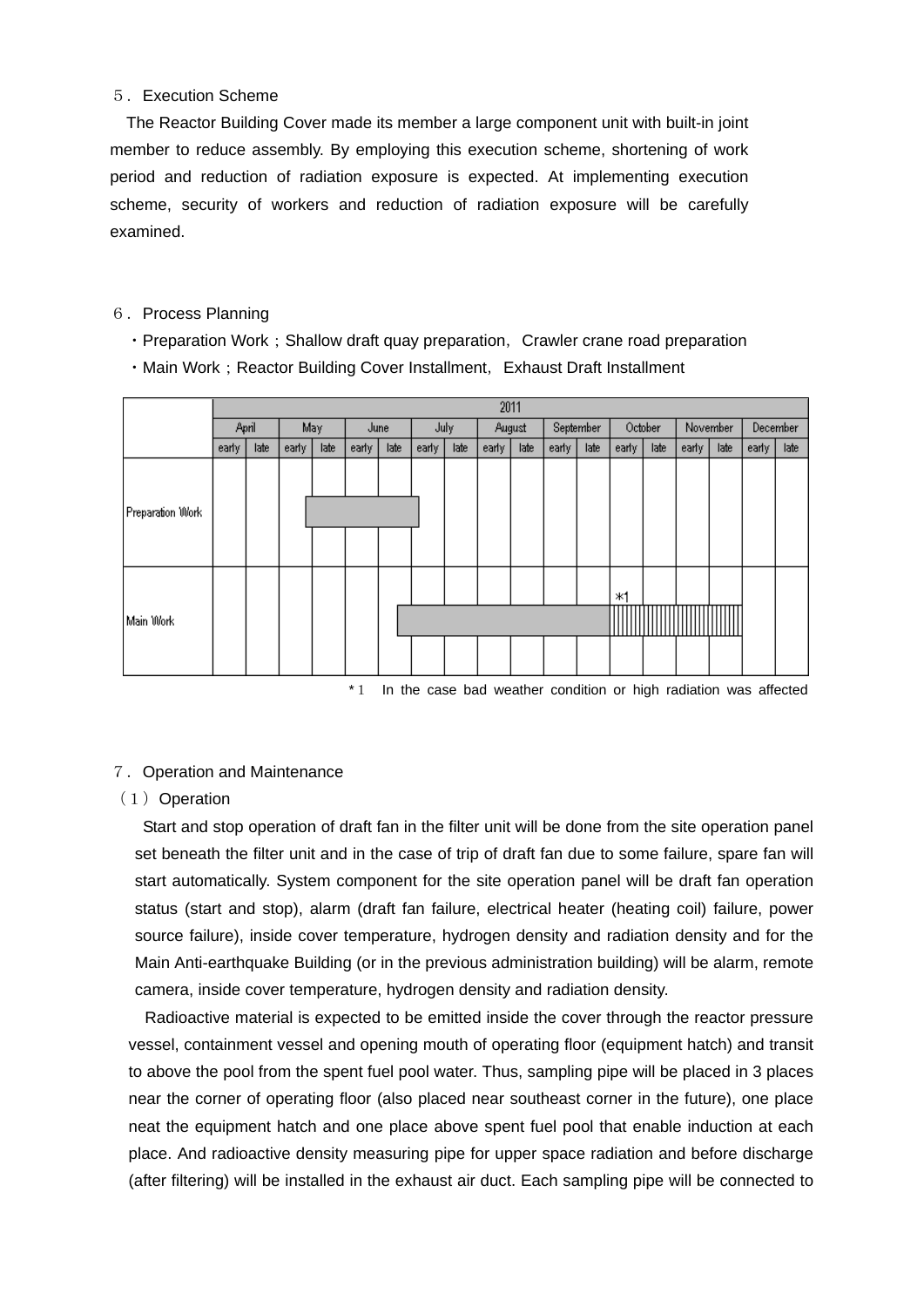the radiation meter and measure radiation density of radioactive material discharged from the reactor building to evaluate impact to the surrounding environment.

# (2) Maintenance

Consumables for exhaust facility such as packing will be replaced appropriately if necessary. Filters will be replaced at an appropriate timing by checking differential pressure or radiation doze. Testing and proofreading will be made to the radiation doze detector properly.

End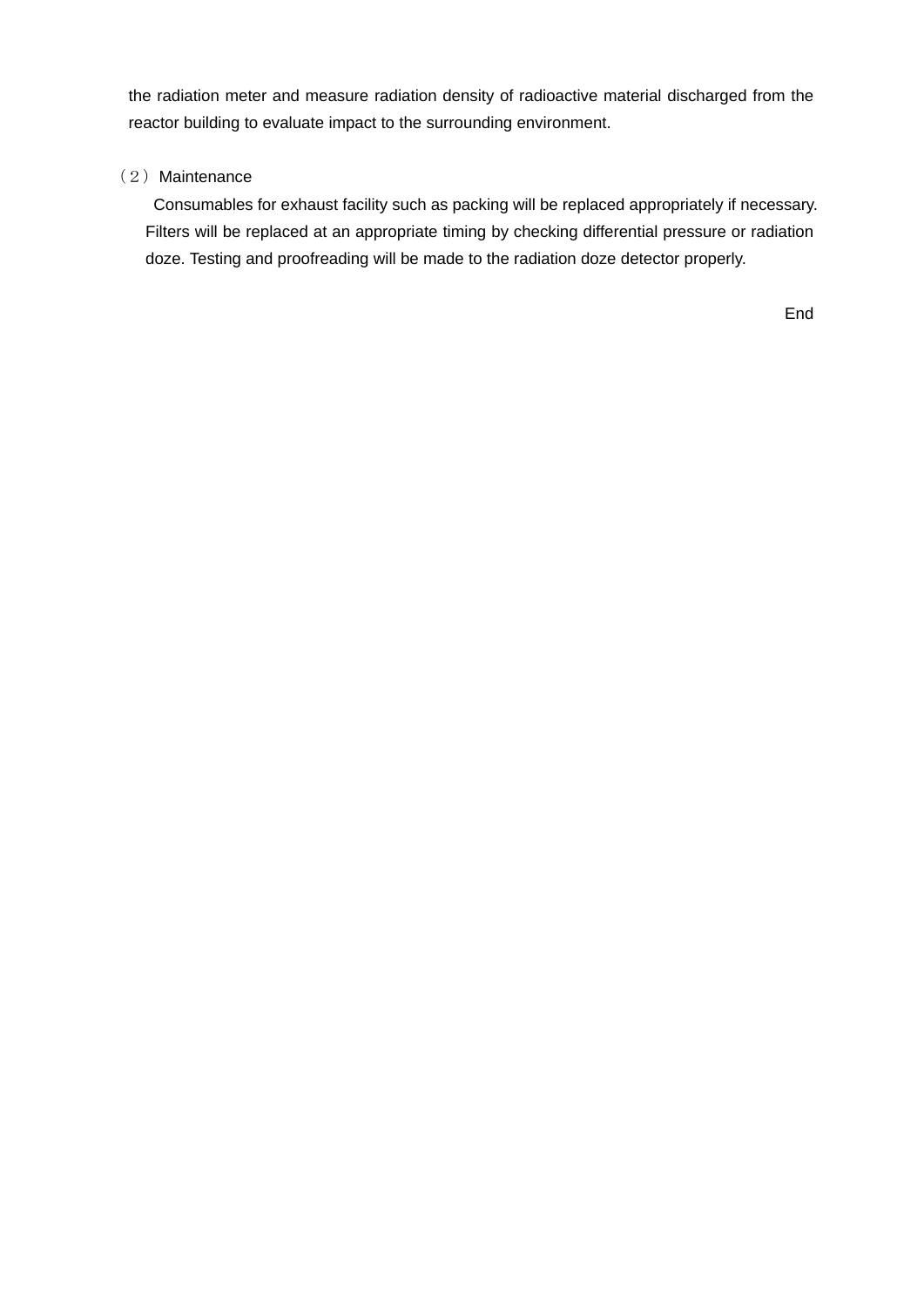

Reactor Building Cover Unit 1 Fukushima Daiichi Nuclear Power Station Elevation View/Isometric View